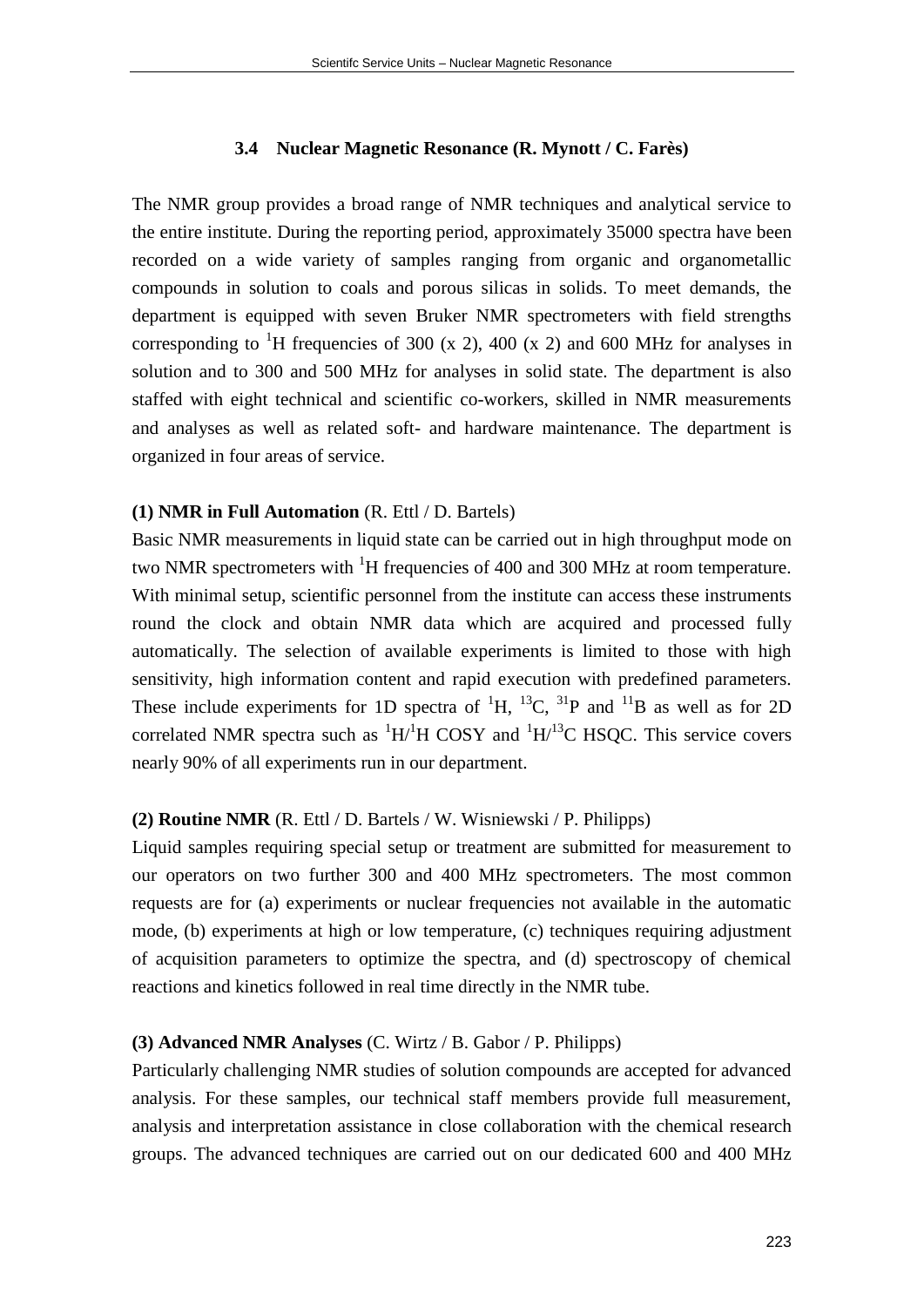NMR spectrometers. Since our last report, the 600 MHz spectrometer was implemented with a cryogenically cooled probehead, which considerably enhances signal-to-noise ratio up to a factor of 8 compared to conventional equipment. This important enhancement not only allows the full characterization of materials when the amounts are severely limited but also lowers the practical limits of powerful but less sensitive NMR experiments such as 2D-INADEQUATE. A large part of the analytical work is dedicated to determine or confirm structures, stereochemistries, conformations and dynamics. The most important spectroscopic projects are reported here:

- The NMR department has been closely involved in the spectroscopic assessment of the reaction steps leading to total syntheses of natural products from the Fürstner group. These included the berkelic acid, dictyodendrin alkaloids, the iejimalidearchazolid chimera, the lactimidomycin, the leiodolide B and the spirastrellolide F methyl ester. These studies entailed detailed structure and dynamics analyses which not only characterized the configuration of the products of every reaction step but also assisted in guiding the synthetic strategies.
- A number of organometallic complexes developed for catalysis were also characterized by advanced NMR. Strategies involving  ${}^{1}H$ ,  ${}^{13}C$ ,  ${}^{31}P$  and  ${}^{15}N$  nuclei allowed the identification of subtle chemical shift and coupling effects which helped to pinpoint the constitution of complexes involving gold, palladium, platinum and rhodium.
- NMR measurements over a temperature range were also used to characterize structural dynamics and reaction kinetics and mechanism. For instance, <sup>1</sup>H NMR was instrumental in unambiguously identifying carbenium cation species as the predominant reactive intermediates in gold-catalyzed rearrangement of cyclopropenone ketals.

# **(4) Solid-State NMR** (B. Zibrowius / A. Rufińska)

Solid-state NMR spectroscopy remains one of the most important techniques for the characterization of solid catalysts and other new materials synthesized in the institute. Both dedicated 300- and 500-MHz spectrometers are equipped with magic-angle spinning (MAS) probeheads to obtain high resolution signals from a wide range of NMR active nuclei. Specifically, the major fields of applications during the reporting period have been:

- Multinuclear  $(^{13}C, ^{29}Si, ^{31}P)$  MAS NMR investigations on the preparation of solid catalysts from mesoporous silicas (B. Zibrowius)
- Characterization of various complex aluminum hydrides and their (partially reversible) dehydrogenation by  $^{27}$ Al NMR (B. Zibrowius)